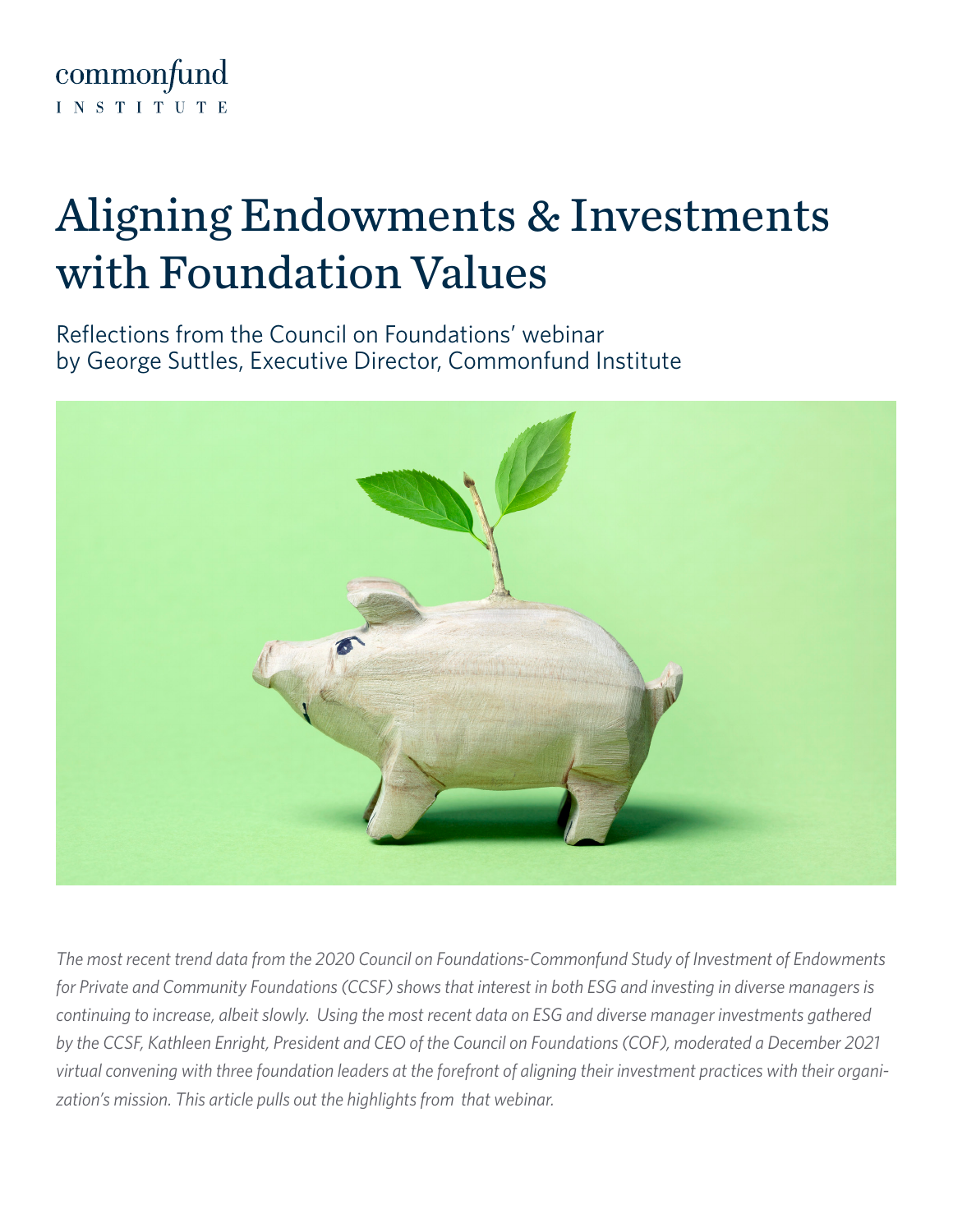The [2020 Council on Foundations-Commonfund Study](https://info.commonfund.org/cof-commonfund-study-of-foundations)  [of Investment of Endowments for Private and Community](https://info.commonfund.org/cof-commonfund-study-of-foundations)  [Foundations \(CCSF\)](https://info.commonfund.org/cof-commonfund-study-of-foundations) is the field's most comprehensive and authoritative study on investment and governance policies and practices. The 2020 report surveyed and analyzed data from 260 U.S. private and community foundations, representing \$115.4 billion in total investable assets. Since the inception of the study, we have surveyed respondents on [Environmental, Social, and Governance \(ESG\) investing](https://www.commonfund.org/blog/getting-started-responsible-investing) with a particular focus on the environment and [investing in diverse](https://www.commonfund.org/blog/how-to-invest-in-diverse-managers)  [managers.](https://www.commonfund.org/blog/how-to-invest-in-diverse-managers) The most recent trend data from the CCSF shows that interest in both ESG and investing in diverse managers is continuing to increase, albeit slowly. Using the most recent data on ESG and diverse manager investments gathered by the CCSF, Kathleen Enright, President and CEO of the Council on Foundations (COF), moderated a December 2021 virtual convening with three foundation leaders at the forefront of aligning their investment practices with their organization's mission:



**Tonya Allen** [President, McKnight Foundation](https://www.mcknight.org/news-ideas/tonya-allen-president-of-the-mcknight-foundation/)



**John Palfrey** [President,](https://www.macfound.org/about/people/president)  [MacArthur Foundation](https://www.macfound.org/about/people/president)



**Valerie Red-Horse Mohl** [CFO, East Bay Community](https://www.ebcf.org/person/valerie-red-horse-mohl/)  [Foundation](https://www.ebcf.org/person/valerie-red-horse-mohl/)

Following are the emerging trends that were highlighted in this important conversation.

#### **FOUNDATIONS DO NOT HAVE TO SACRIFICE RETURNS TO ALIGN ENDOWMENT PORTFOLIOS WITH THEIR MISSIONS AND VALUES.**

[East Bay Community Foundation,](https://www.ebcf.org/) a black-led foundation in Oakland, CA, has been working toward moving their portfolio to 100 percent mission alignment for a while now. There was a misconception about sacrificing profit to generate social impact but as the organizational leadership and its board began to realize that isn't true, the question became: how do we reach 100 percent mission alignment? It starts with the board, investment committee, staff, and investment partners. East Bay is committed to doing the work with their investment advisor. They reworked their [Investment Policy](https://www.commonfund.org/blog/drafting-your-investment-policy-statement-10-critical-issues-post)  [Statement \(IPS\)](https://www.commonfund.org/blog/drafting-your-investment-policy-statement-10-critical-issues-post), defined priorities, and focused on racial equity. Within a year, they rewrote the policy, focused on black emerging managers, Indigenous, and POC (BIPOC<sup>1</sup>), and established a quadruple bottom line: community-based investment, BIPOC managers, positive returns, and mission alignment.

As a community foundation, East Bay serves the greater East Bay area as well as donors in the surrounding community. The foundation found that donors want to be a part of mission-aligned investing and investing in diverse managers, so much so that it has become a selling point for East Bay; donors want to do well and do good, and community foundations can be good partners to provide those opportunities.

Under Tonya Allen's leadership, the [McKnight Foundation](https://www.mcknight.org/), a \$2.5+ billion family foundation in Minneapolis, MN, is working to help speed the transition to Net Zero<sup>2</sup>. McKnight is taking a comprehensive approach to reduce greenhouse gas emissions, scour portfolios for opportunities to divest from fossil fuels, and invest in catalyzing new markets to aid in the transition to solar, wind and other renewable energy sources.

Like many leaders in the space have been articulating, this work must be done in a comprehensive way and philanthropic organizations should combine efforts where possible to achieve the necessary scale to affect change. There is potential to capture, in the words of Tonya Allen, "almost \$3 trillion in carbon solutions if foundations work together."

Black, Indigenous, People of Color

<sup>2</sup> A target of completely negating the amount of greenhouse gases produced by human activity, to be achieved by reducing emissions and implementing methods of absorbing carbon dioxide from the atmosphere.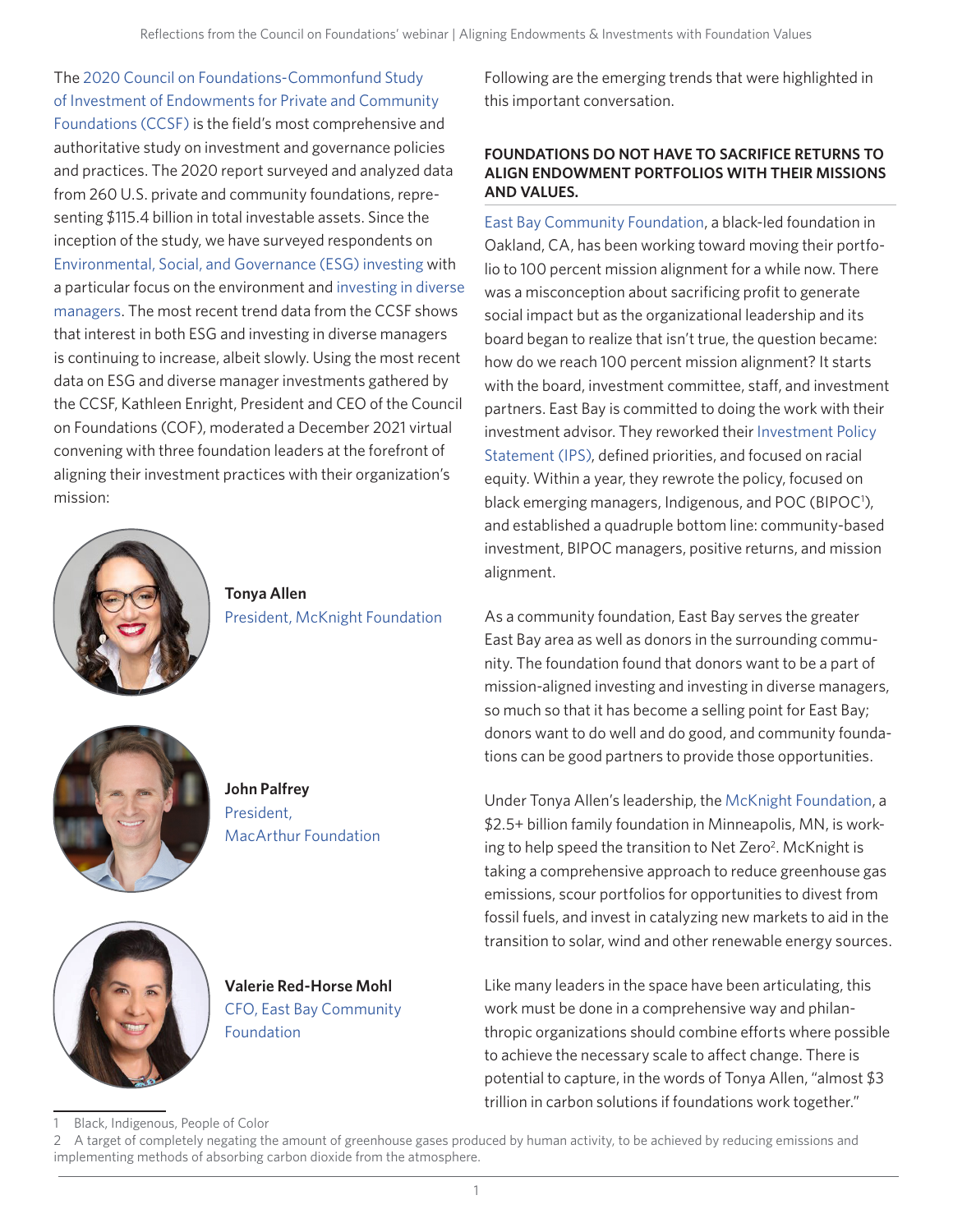John Palfrey, President and CEO of the [MacArthur Foun](https://www.macfound.org/)[dation](https://www.macfound.org/) in Chicago, IL, echoed these sentiments and shared the foundation's strategy to divest from fossil fuels and invest in clean energy. MacArthur is also investing in diverse managers (women/BIPOC); emphasizing that he believes foundations can beat benchmarks and do this work by incorporating this strategy in a thoughtful way.

#### **WE MUST APPROACH THINGS DIFFERENTLY AND SEEK ALIGNMENT.**

Tonya Allen shared, "if the portfolio is working against our programmatic interest, then we get beat before we get into the door to make a grant." Additionally, another [foundation](https://www.fordfoundation.org/about/people/darren-walker/)  [leader in the space, Darren Walker,](https://www.fordfoundation.org/about/people/darren-walker/) has shared: "What's the purpose of perpetuity if you don't have a planet?" The panelists for this COF panel really homed in on these points: Focusing on how climate resiliency and sustainable investment practices represents values alignment in a way that can potentially benefit portfolios and efforts to combat climate change. The same thing is true for diverse managers. Exploring opportunities to [invest in diverse managers](https://www.commonfund.org/blog/including-diverse-managers-in-your-portfolio) isn't in opposition with a foundation's programmatic work or fiduciary responsibility, it is more than likely aligned.

A recent report released by the [John S. and James L. Knight](https://knightfoundation.org/)  [Foundation](https://knightfoundation.org/) measuring diversity in the U.S. financial industry found that only 1.4 percent of assets are entrusted to asset management firms owned by women and/or people of color, despite diverse-owned firms' investment performance matching those of their less-diverse peers.<sup>3</sup>

For East Bay, they redefined risk and how they diligence managers. Valerie shared this reflection: "The norm is that you look at managers that have worked together for a long time to reduce risk, but most diverse managers haven't worked together for a long time, or they don't have a long track record, so East Bay looks at investment acumen, not track record. If the issues are systemic, then it's reasonable to believe that diligence processes perpetuate bias in the system."4

MacArthur looks at diverse managers and what they refer to as "business diversity". Encouraged by John Rogers at Ariel Investments, MacArthur not only looks at their asset managers, they also focus on who they do business with across the entire foundation to ensure there is diversity.

#### **ALIGNING FOUNDATION ENDOWMENTS WITH MISSION AND VALUES IS DOABLE.**

John Palfrey shared: "1) just start, do something, 2) it is doable." At MacArthur, it started with data and the work of the Knight Foundation. They first started by looking at their investment committee, who is on the committee? Are they value-aligned? Do they understand [fiduciary duty](https://www.commonfund.org/blog/post-fiduciary-responsibility-a-boards-purpose-and-roles) as a comprehensive concept, inclusive of financial returns and mission alignment?

Valerie from East Bay shared that most community foundation board members are volunteers and want to do a good job. East Bay started with educating their board and focusing on investment terminology, strategies, and portfolio construction methodologies. All three panelists agreed: A foundation embarking on this work needs complete buy-in from board, staff, donors, and the community.

As a field, we need to continue to make investments in infrastructure, education, measurement and implementation tools focused on returns, impact, and alignment.

#### **PHILANTHROPY HAS A DUTY TO LEAD.**

More fundamentally, each panelist discussed the importance of understanding your foundation's values. What is your mission? Is everyone aligned? Do staff and board have a shared understanding of the foundation's values and mission? Understanding the significance of aligning your values and mission with your investments (investment goals) requires deep and intentional effort. Your foundation should be committed to this work and it is the foundation's leadership responsibility to guide them.

Secondly, if the philanthropic sector is asking foundations to focus on impact, foundations should collectively invest in doing the work well. For example, Valerie highlighted that the foundation community should think about a way to share due diligence summaries on diverse managers, as sharing that information will help investors to allocate to diverse managers. Foundations should share impact

<sup>3</sup> [Knight Foundation, Asset Management Industry Severely Lacking Diversity, New Knight Foundation Study Finds; Signals Untapped Opportu-](https://knightfoundation.org/press/releases/asset-management-industry-severely-lacking-diversity-new-knight-foundation-study-finds-signals-untapped-opportunity-for-investors/)

[nity for Investors, December 2021](https://knightfoundation.org/press/releases/asset-management-industry-severely-lacking-diversity-new-knight-foundation-study-finds-signals-untapped-opportunity-for-investors/)

<sup>4</sup> [The Due Diligence 2.0 Commitment: Shifting due diligence practices to mitigate bias and increase opportunity for BIPOC asset managers](https://www.duediligencecommitment.com/)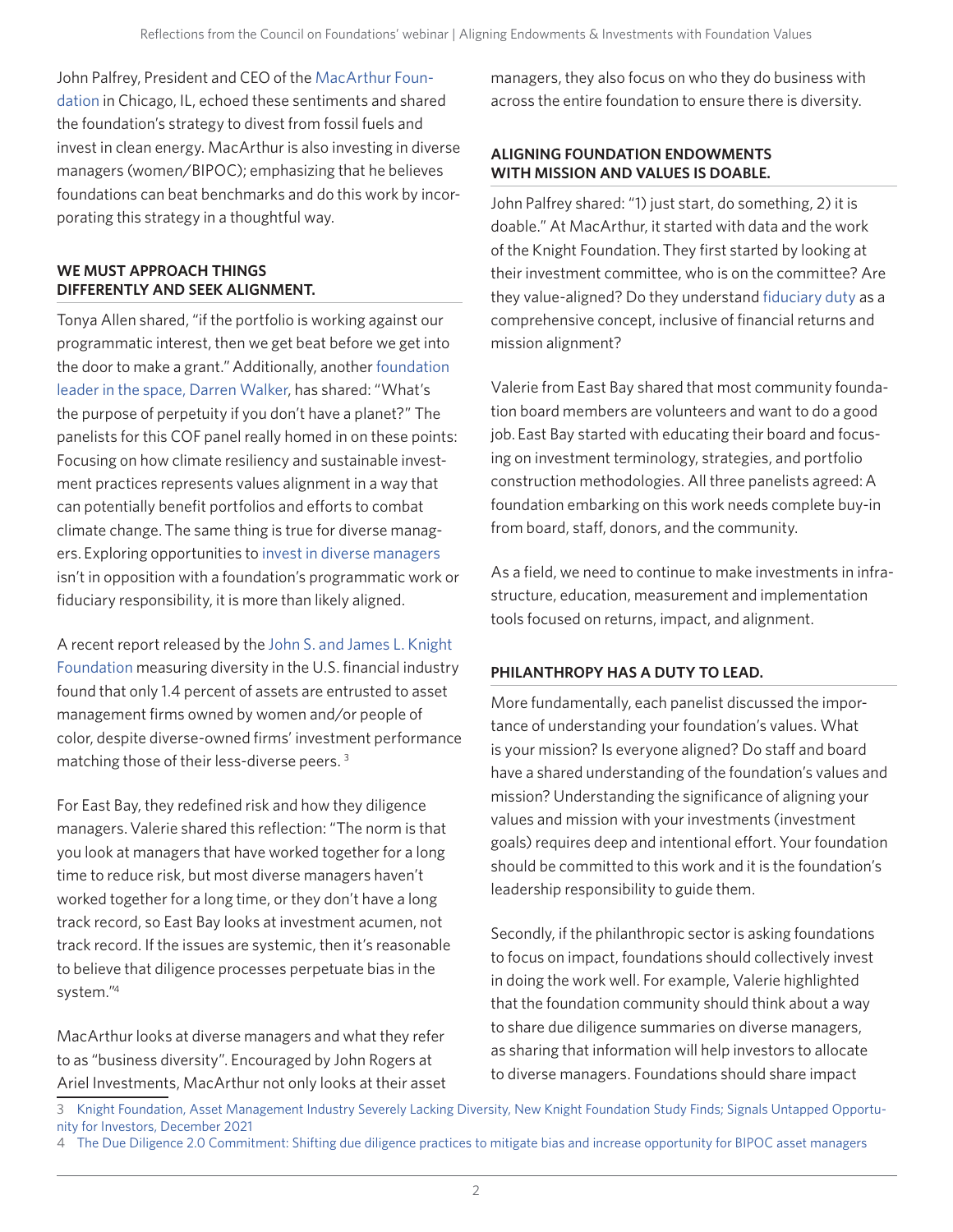strategies and data on their effectiveness. The field needs to understand that divestment and investment are both impact strategies. Divesting from fossil fuels in combination with investing in renewable energy is a part of stewarding a just transition. Organizations such as [Mission Investors](https://missioninvestors.org/)  [Exchange \(MIE\)](https://missioninvestors.org/), [Global Impact Investing Network \(GIIN\),](https://thegiin.org/) and [Intentional Endowments Network \(IEN\)](https://www.intentionalendowments.org/), to name a few, are organizing and educating institutional investors to continue to foster growth and collaboration in this area. The Foundation community must also push on their consultants, their OCIO's and other service providers to make sure that value-aligned investing happens and becomes mainstream; foundations must advocate!

Tonya Allen reflected on "what's next?". She summarized ideas around deepening and sharing best practices, getting better at constructing climate resilient portfolios, investing in diverse managers, and supporting and collaborating with others in the field.

#### **ADDITIONAL KEY CONSIDERATIONS FROM THE INSTITUTE:**

Foundation leaders and boards with the courage and vision to move their foundation endowments toward mission alignment should be supported. Board members who are committed to the mission but lack the education need resources. Foundation staff and other stakeholders can help each other understand that values alignment doesn't mean sacrificing returns. With continued education, it will become more apparent that the path may be long, but foundations can get there; in the most aspirational sense, they are meant to be wholly mission-oriented and values-aligned.

The foundation community should continue to right-size strategizes for small and mid-size private and community foundations. It is the only way foundations can collectively organize the trillions of dollars in institutional philanthropic assets and transform market behaviors. Thought leadership constantly highlights the larger foundations with over a billion dollars in assets. The small and mid-size foundations need appropriate and equally effective strategies and tools. But as John mentioned during the webinar, it is doable, and all we need to do is start. For example, place-based, community-centered investment strategies serve smaller foundations well, coupled with partnerships with community banks/financial institutions. Collaboration works well too; pooling resources with other foundations, corporate, and local government partners can help smaller foundations redefine and manage risk while also participating in pooled resource strategies for collective impact.

Investing in diverse managers is possible across ALL asset classes and has the potential to benefit portfolios and institutional investors. Every asset class can be reviewed and examined for opportunities to invest in diverse managers.

Foundation investment committees and board members should remember that although third party investment partners (consultants, OCIO providers) are ideally close strategic collaborators, they are, at the end of the day, still in a transactional, customer service role. Foundations pay investment fees for their service. If an integral part of the service your foundation needs is a clear focus on missionaligned investing then your investment partner should be able to deliver on those requirements. If they are not displaying a commitment to your values-aligned efforts, then it may be time to find a new partner.

To request a copy of the 2020 Council on Foundations-Commonfund Study of Foundations (CCSF), [click here](https://info.commonfund.org/cof-commonfund-study-of-foundations).

To hear the full recording from the Council on Foundations' conversation with these three dynamic foundation leaders and find other resources, [click here.](https://www.cof.org/node/15913/field_event_date/addtocal-yahoo)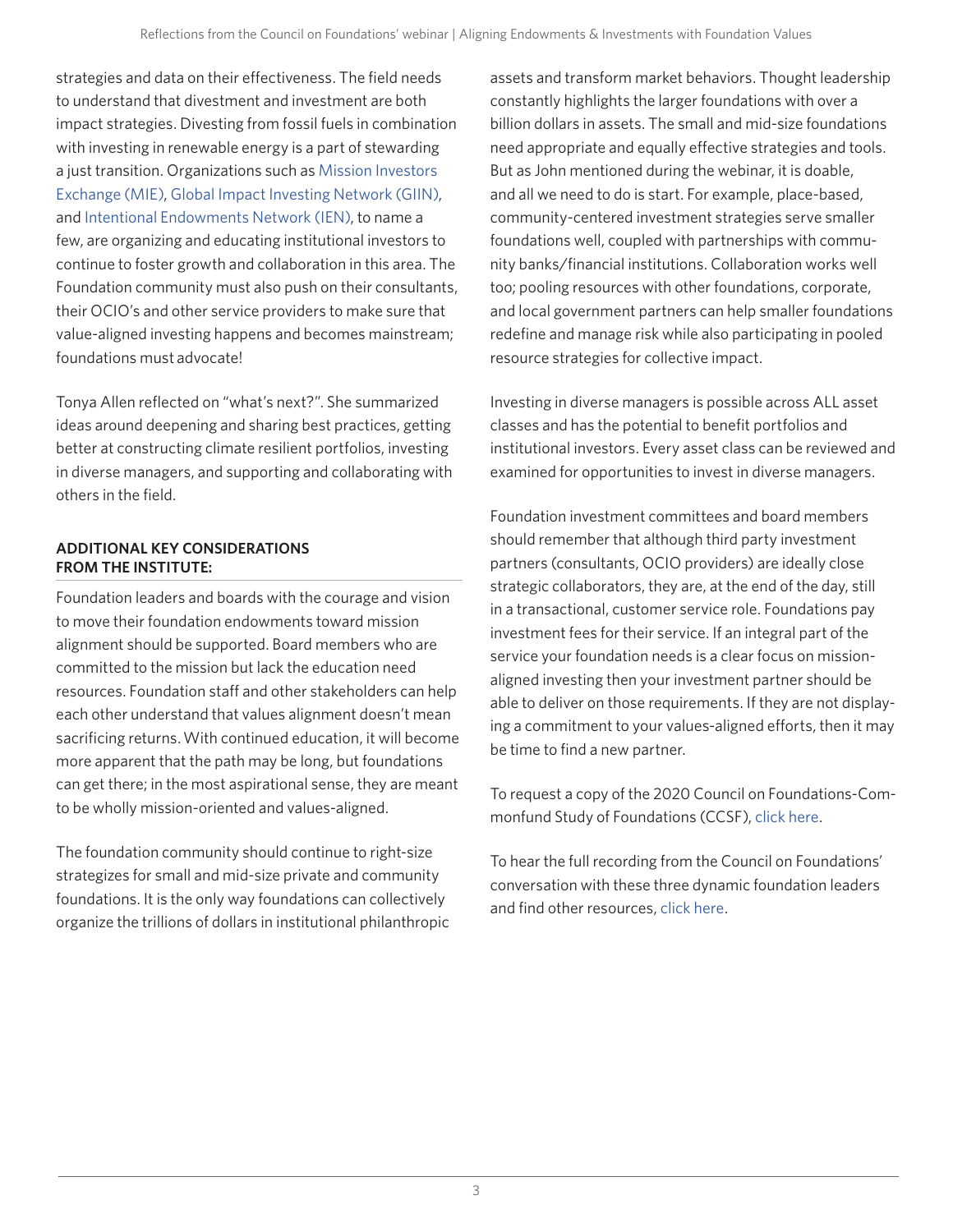### Market Commentary

Information, opinions, or commentary concerning the financial markets, economic conditions, or other topical subject matter are prepared, written, or created prior to posting on this Article and do not reflect current, up-to-date, market or economic conditions. Commonfund disclaims any responsibility to update such information, opinions, or commentary.

To the extent views presented forecast market activity, they may be based on many factors in addition to those explicitly stated in this Article. Forecasts of experts inevitably differ. Views attributed to third parties are presented to demonstrate the existence of points of view, not as a basis for recommendations or as investment advice. Managers who may or may not subscribe to the views expressed in this Article make investment decisions for funds maintained by Commonfund or its affiliates. The views presented in this Article may not be relied upon as an indication of trading intent on behalf of any Commonfund fund, or of any Commonfund managers.

Market and investment views of third parties presented in this Article do not necessarily reflect the views of Commonfund and Commonfund disclaims any responsibility to present its views on the subjects covered in statements by third parties.

Statements concerning Commonfund's views of possible future outcomes in any investment asset class or market, or of possible future economic developments, are not intended, and should not be construed, as forecasts or predictions of the future investment performance of any Commonfund fund. Such statements are also not intended as recommendations by any Commonfund entity or employee to the recipient of the presentation. It is Commonfund's policy that investment recommendations to investors must be based on the investment objectives and risk tolerances of each individual investor. All market outlook and similar statements are based upon information reasonably available as of the date of this presentation (unless an earlier date is stated with regard to particular information), and reasonably believed to be accurate by Commonfund. Commonfund disclaims any responsibility to provide the recipient of this presentation with updated or corrected information.